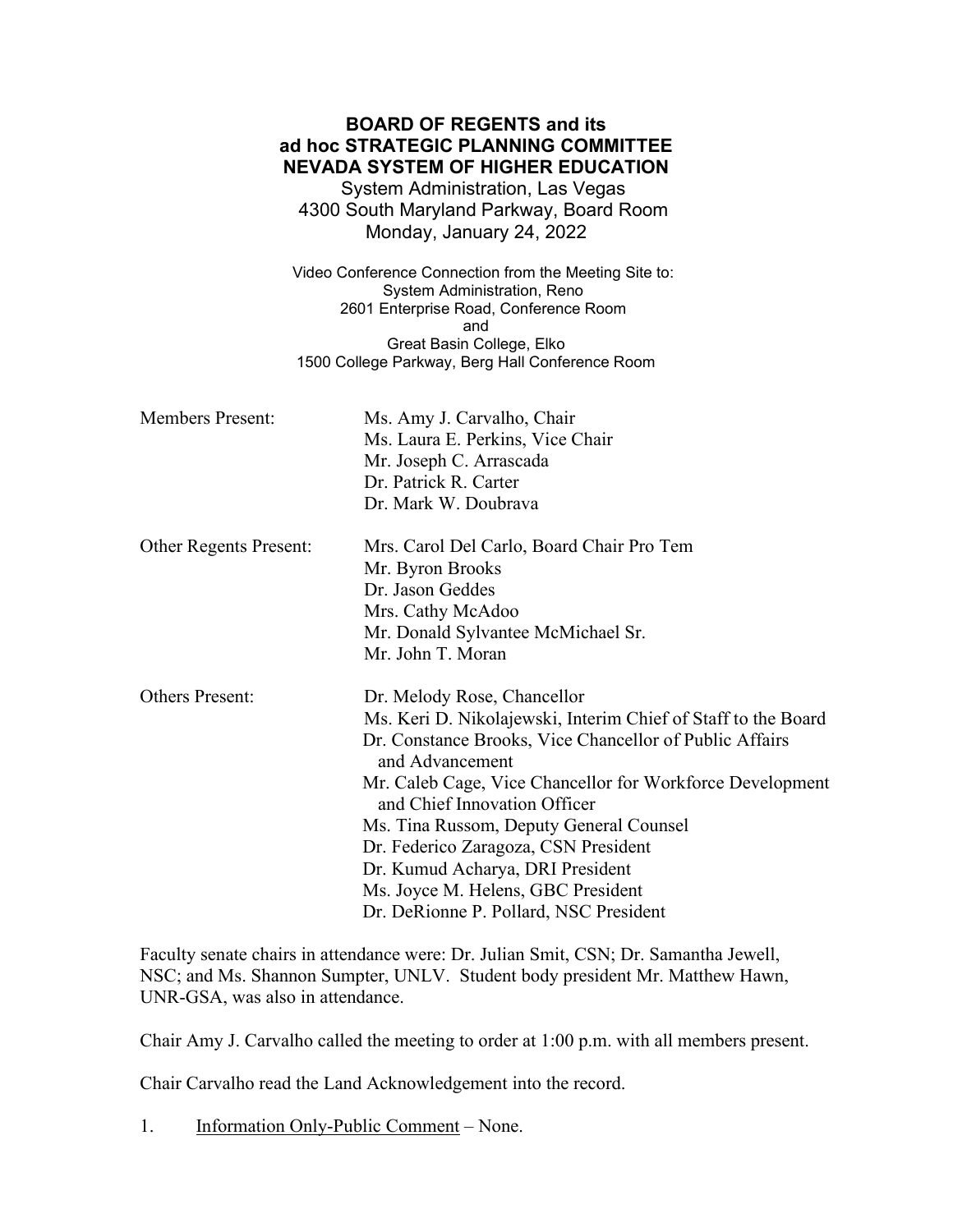- 2. Information Only-Chair's Report Chair Amy J. Carvalho provided an overview of the Committee, its members, its charge and the upcoming agenda items. She also spoke on the recent history of the NSHE strategic planning efforts and the reasons why the time is appropriate to initiate strategic planning for the NSHE.
- 3. Information Only-Chancellor's Report Chancellor Melody Rose, Ph.D., discussed the global landscape of education transformation and how the NSHE is aligned with it. She also provided an overview of activities to date under the NSHE's Strategic Planning initiative, all of which would be discussed further throughout the meeting's agenda.
- 4. Information Only-The Purpose and Importance of Strategic Planning Vice Chancellor of Public Affairs and Advancement Constance Brooks, Ph.D., and Vice Chancellor for Workforce Development and Chief Innovation Officer Caleb Cage, presented information on the purpose and importance of strategic planning initiatives in higher education in general and for the NSHE in particular *(Ref. SP-4 on file in the Board Office)*.

The presentation began with a video greeting from Dr. Michelle Cooper, Deputy Assistant Secretary for Higher Education Programs at the U.S. Department of Education. The presentation also included the purpose, opportunities, and challenges of strategic planning.

Chair Carvalho, Vice Chair Perkins, Regent Brooks, Chancellor Rose, Vice Chancellor Brooks and Vice Chancellor Cage discussed and addressed the following topics: tying institutional goals into the System's overall Strategic Plan and utilizing information from the institutional metrics to guide strategic planning; strategic planning as a dynamic process that changes with the times; and how success with the Strategic Plan will be determined by utilizing metrics and measurables.

5. Information Only-Student and Institutional Perspectives on Strategic Planning – President Kumud Acharya, Ph.D., Desert Research Institute and President Matthew Hawn, UNR Graduate Student Association, provided remarks on the value of strategic planning from both the institutional and student perspectives.

President Acharya presented information on the importance of the strategic planning process for the NSHE institutions, noting that planning allows institutions to develop a living document to guide decision making, change directions to meet the needs of the future, and to measure organizational success.

President Hawn presented on how strategic planning in his personal and academic life has allowed him to be more successful, more efficient, and more involved throughout his academic career.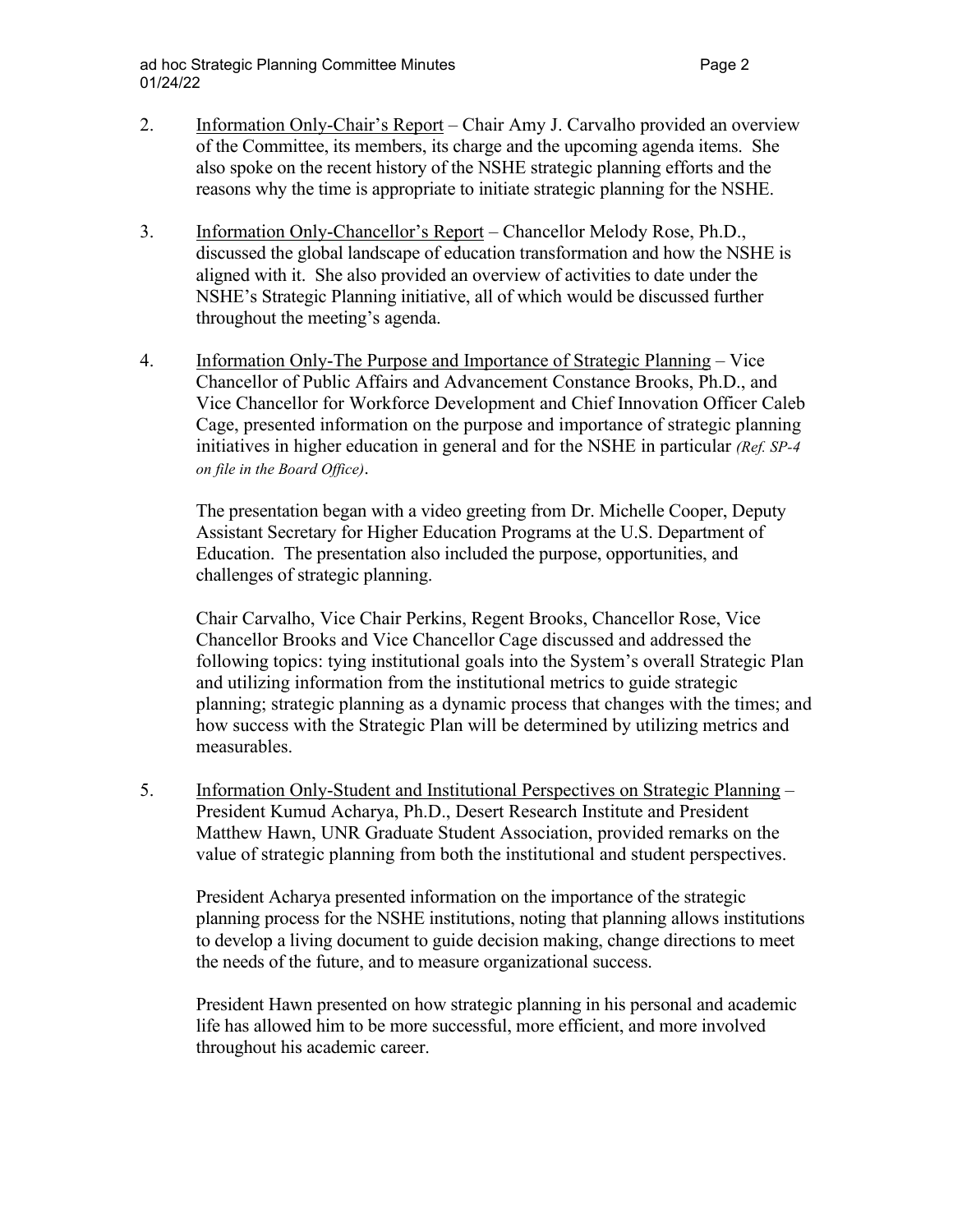## 5. Information Only-Student and Institutional Perspectives on Strategic Planning – *(continued)*

 Regent Perkins asked if there was a representative to speak on behalf of undergraduate students. Chancellor Rose answered that an undergraduate representative is not currently present; however, that will be accommodated at future meetings. Chair Carvalho added that going forward they plan to have a lot of input from a variety of different stakeholders.

6. Information Only-National Best Practices in Strategic Planning – Vice Chancellor of Public Affairs and Advancement Constance Brooks, Ph.D., and Vice Chancellor for Workforce Development and Chief Innovation Officer Caleb Cage, provided examples of strategic planning processes and outcomes from other higher education systems around the country in order to provide context for how strategic plans can be employed *(Refs. SP-6a, SP-6b, SP-6c and SP-6d on file in the Board Office)*.

 Vice Chancellor Brooks and Vice Chancellor Cage provided a report which included an overview of the SUNY, University of Georgia, and University of Wisconsin system strategic plans. The report concluded that the NSHE has an opportunity to go beyond those baseline models; focus on transformation of the System to meet the needs of the future; benefits of best practices; and how the NSHE will chart its own course based on the needs of Nevada.

 Chair Carvalho, Board Chair Pro Tem Del Carlo, Regent Arrascada, Regent Brooks, Regent Carter, Chancellor Rose and Vice Chancellor Cage discussed and addressed the following topics: how metrics are measured with regard to strategic planning – the institutions should measure at the granular level and the System should be an aggregate of the institutional efforts; considerations for examining the history of strategic planning in Nevada as it coincides with the state's overall plan; strategic planning similarities between the NSHE institutions and the SUNY, Georgia and Wisconsin systems; structure of the NSHE Strategic Planning Listening Sessions; Board guidance regarding the development of the NSHE Strategic Plan; examining higher education systems that are more comparable to the NSHE such as New Mexico, Utah and Idaho; utilizing community impact as a component of strategic planning; short-range vs. longrange strategic planning; and the NSHE resources for strategic planning.

7. Information Only-The NSHE Strategic Planning Process – Vice Chancellor of Public Affairs and Advancement Constance Brooks, Ph.D., and Vice Chancellor for Workforce Development and Chief Innovation Officer Caleb Cage, provided an overview of the NSHE strategic planning process, structure, and timeline *(Ref. SP-7 on file in the Board Office)*.

 Vice Chancellor Brooks and Vice Chancellor Cage provided an overview which included: the NSHE's Five Strategic Goals; strategic paradigm: nested alignment; effort overview – objectives and components; effort timeline; Strategic Planning organization; and approach – plan and develop structure, community listening